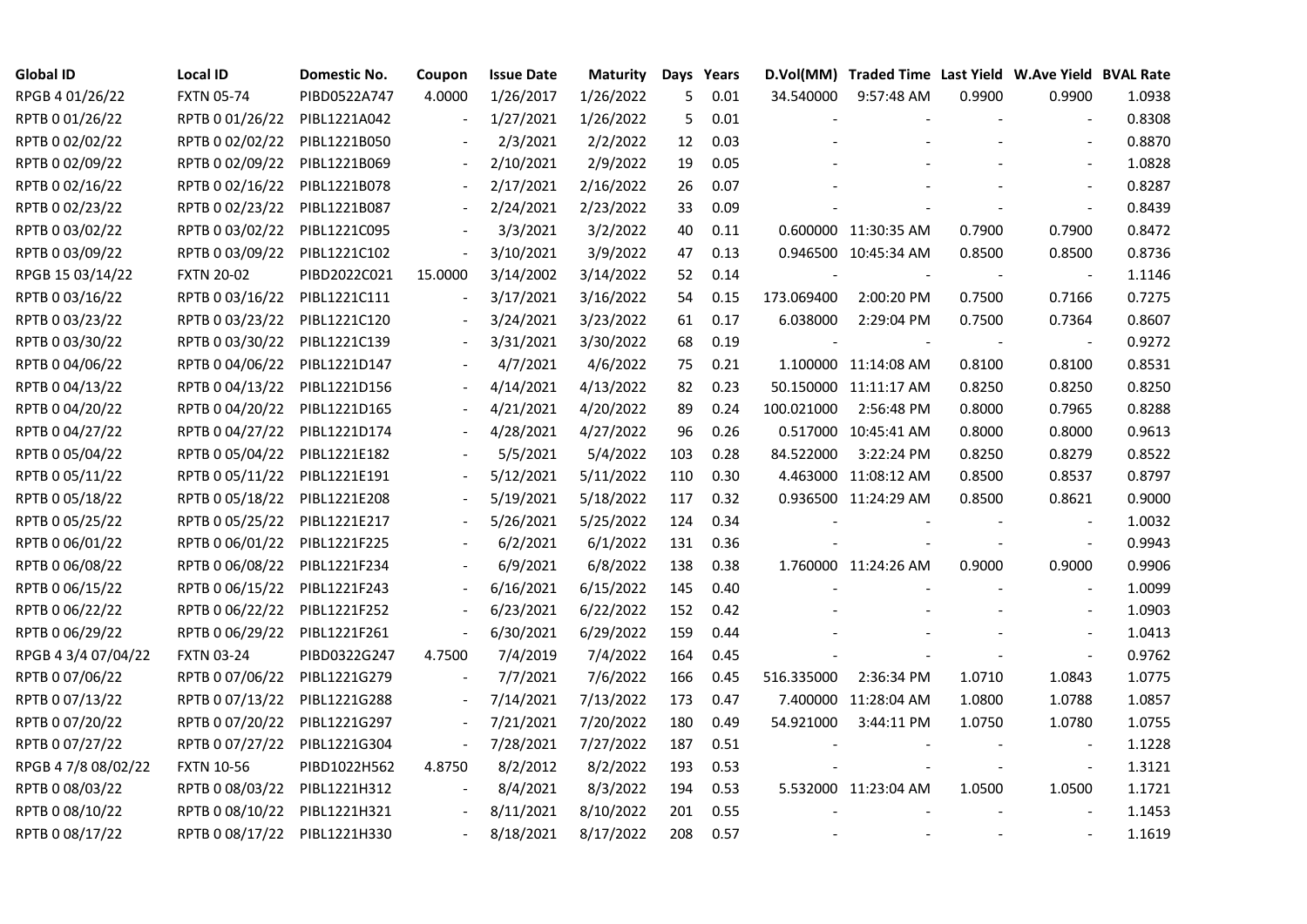| <b>Global ID</b>     | <b>Local ID</b>   | Domestic No. | Coupon                   | <b>Issue Date</b>     | Maturity             |     | Days Years |             | D.Vol(MM) Traded Time Last Yield W.Ave Yield BVAL Rate |        |                          |        |
|----------------------|-------------------|--------------|--------------------------|-----------------------|----------------------|-----|------------|-------------|--------------------------------------------------------|--------|--------------------------|--------|
| RPTB 0 08/24/22      | RPTB 0 08/24/22   | PIBL1221H349 |                          | 8/25/2021             | 8/24/2022            | 215 | 0.59       |             |                                                        |        |                          | 1.1813 |
| RPTB 0 08/31/22      | RPTB 0 08/31/22   | PIBL1221I357 |                          | 9/1/2021              | 8/31/2022            | 222 | 0.61       |             |                                                        |        |                          | 1.1994 |
| RPTB 0 09/07/22      | RPTB 0 09/07/22   | PIBL1221I366 | $\overline{\phantom{a}}$ | 9/8/2021              | 9/7/2022             | 229 | 0.63       |             | 1.102000 11:28:04 AM                                   | 1.1700 | 1.1605                   | 1.2175 |
| RPGB 4 3/4 09/13/22  | <b>FXTN 10-57</b> | PIBD1022I570 | 4.7500                   | 9/13/2012             | 9/13/2022            | 235 | 0.64       |             |                                                        |        | $\blacksquare$           | 1.4107 |
| RPTB 0 09/14/22      | RPTB 0 09/14/22   | PIBL1221I375 | $\blacksquare$           | 9/15/2021             | 9/14/2022            | 236 | 0.65       |             |                                                        |        | $\blacksquare$           | 1.2351 |
| RPTB 0 09/21/22      | RPTB 0 09/21/22   | PIBL1221I384 |                          | 9/22/2021             | 9/21/2022            | 243 | 0.67       |             |                                                        |        | $\Box$                   | 1.2562 |
| RPTB 0 09/28/22      | RPTB 0 09/28/22   | PIBL1221I393 |                          | 9/29/2021             | 9/28/2022            | 250 | 0.68       | 70.053000   | 2:03:27 PM                                             | 1.1750 | 1.1793                   | 1.2038 |
| RPTB 0 10/05/22      | RPTB 0 10/05/22   | PIBL1221J409 |                          | 10/6/2021             | 10/5/2022            | 257 | 0.70       |             |                                                        |        | $\sim$                   | 1.2986 |
| RPTB 0 10/12/22      | RPTB 0 10/12/22   | PIBL1221J418 |                          | 10/13/2021            | 10/12/2022           | 264 | 0.72       | 0.240000    | 2:42:34 PM                                             | 1.2750 | 1.2750                   | 1.3632 |
| RPGB 12 3/4 10/17/22 | <b>FXTN 20-03</b> | PIBD2022J033 | 12.7500                  | 10/17/2002            | 10/17/2022           | 269 | 0.74       |             |                                                        |        |                          | 1.4899 |
| RPTB 0 10/19/22      | RPTB 0 10/19/22   | PIBL1221J427 |                          | 10/20/2021            | 10/19/2022           | 271 | 0.74       | 2.520000    | 3:50:40 PM                                             | 1.3000 | 1.3000                   | 1.3273 |
| RPTB 0 10/26/22      | RPTB 0 10/26/22   | PIBL1221J436 |                          | 10/27/2021            | 10/26/2022           | 278 | 0.76       |             | 1.000000 10:39:23 AM                                   | 1.2750 | 1.2750                   | 1.4076 |
| RPTB 0 11/02/22      | RPTB 0 11/02/22   | PIBL1221K443 |                          | 11/3/2021             | 11/2/2022            | 285 | 0.78       | 808.660000  | 9:22:23 AM                                             | 1.3550 | 1.3550                   | 1.3550 |
| RPTB 0 11/09/22      | RPTB 0 11/09/22   | PIBL1221K452 |                          | 11/10/2021            | 11/9/2022            | 292 | 0.80       |             |                                                        |        | $\blacksquare$           | 1.4303 |
| RPTB 0 11/16/22      | RPTB 0 11/16/22   | PIBL1221K461 |                          | 11/17/2021            | 11/16/2022           | 299 | 0.82       |             | 11.008000 10:47:25 AM                                  | 1.3450 | 1.3459                   | 1.4387 |
| RPTB 0 11/23/22      | RPTB 0 11/23/22   | PIBL1221K470 |                          | 11/24/2021            | 11/23/2022           | 306 | 0.84       |             |                                                        |        |                          | 1.3500 |
| RPTB 0 11/29/22      | RPTB 0 11/29/22   | PIBL1221L488 |                          |                       | 12/1/2021 11/29/2022 | 312 | 0.85       |             |                                                        |        | $\blacksquare$           | 1.4929 |
| RPGB 4 5/8 12/04/22  | RTB 05-11         | PIID0522L114 | 4.6250                   | 12/4/2017             | 12/4/2022            | 317 | 0.87       | 881.610000  | 3:58:00 PM                                             | 1.6750 | 1.6620                   | 1.6697 |
| RPGB 4 12/06/22      | <b>FXTN 10-58</b> | PIBD1022L585 | 4.0000                   | 12/6/2012             | 12/6/2022            | 319 | 0.87       | 0.150000    | 3:30:59 PM                                             | 1.7900 | 1.7900                   | 1.5196 |
| RPTB 0 12/07/22      | RPTB 0 12/07/22   | PIBL1221L497 |                          | 12/7/2021             | 12/7/2022            | 320 | 0.88       |             |                                                        |        | $\blacksquare$           | 1.4018 |
| RPTB 0 12/14/22      | RPTB 0 12/14/22   | PIBL1221L503 | $\overline{\phantom{a}}$ | 12/15/2021 12/14/2022 |                      | 327 | 0.90       |             | 6.400000 11:22:28 AM                                   | 1.3500 | 1.3891                   | 1.3925 |
| RPTB 0 01/04/23      | RPTB 0 01/04/23   | PIBL1222A013 |                          | 1/5/2022              | 1/4/2023             | 348 | 0.95       |             |                                                        |        | $\blacksquare$           | 1.4263 |
| RPTB 0 01/11/23      | RPTB 0 01/11/23   | PIBL1222A022 |                          | 1/12/2022             | 1/11/2023            | 355 | 0.97       |             |                                                        |        | $\blacksquare$           | 1.4463 |
| RPTB 0 01/18/23      | RPTB 0 01/18/23   | PIBL1222A031 | $\blacksquare$           | 1/19/2022             | 1/18/2023            | 362 | 0.99       | 500.335000  | 3:42:18 PM                                             | 1.4125 | 1.4126                   | 1.4126 |
| RPGB 4 3/8 02/11/23  | RTB 03-10         | PIID0323B101 | 4.3750                   | 2/11/2020             | 2/11/2023            | 386 | 1.06       | 85.015000   | 2:30:00 PM                                             | 1.7250 | 1.7309                   | 1.7215 |
| RPGB 13 02/20/23     | <b>FXTN 20-04</b> | PIBD2023B048 | 13.0000                  | 2/20/2003             | 2/20/2023            | 395 | 1.08       |             |                                                        |        |                          | 1.7719 |
| RPGB 5 1/2 03/08/23  | <b>FXTN 05-75</b> | PIBD0523C752 | 5.5000                   | 3/8/2018              | 3/8/2023             | 411 | 1.13       |             | 1.000000 11:39:23 AM                                   | 1.7000 | 1.7000                   | 1.8431 |
| RPGB 3 1/2 04/21/23  | <b>FXTN 07-58</b> | PIBD0723D588 | 3.5000                   | 4/21/2016             | 4/21/2023            | 455 | 1.25       | 0.100000    | 9:58:02 AM                                             | 2.0000 | 2.0000                   | 2.1500 |
| RPGB 11 7/8 05/29/23 | <b>FXTN 20-05</b> | PIBD2023E054 | 11.8750                  | 5/29/2003             | 5/29/2023            | 493 | 1.35       |             |                                                        |        | $\overline{\phantom{a}}$ | 1.9580 |
| RPGB 3 1/4 08/15/23  | RTB 10-04         | PIID1023H046 | 3.2500                   | 8/15/2013             | 8/15/2023            | 571 | 1.56       | 5.400000    | 2:47:39 PM                                             | 2.3500 | 2.2667                   | 2.1099 |
| RPGB 2 3/8 09/10/23  | <b>FXTN 03-25</b> | PIBD0323I252 | 2.3750                   | 9/10/2020             | 9/10/2023            | 597 | 1.64       |             |                                                        |        |                          | 2.1943 |
| RPGB 11 3/8 10/23/23 | <b>FXTN 20-06</b> | PIBD2023J068 | 11.3750                  | 10/23/2003            | 10/23/2023           | 640 | 1.75       |             |                                                        |        | $\blacksquare$           | 2.2371 |
| RPGB 2 3/8 03/09/24  | RTB 03-11         | PIID0324C115 | 2.3750                   | 3/9/2021              | 3/9/2024             | 778 | 2.13       | 1673.065000 | 3:57:32 PM                                             | 2.4000 | 2.3996                   | 2.4002 |
| RPGB 6 1/4 03/12/24  | RTB 05-12         | PIID0524C129 | 6.2500                   | 3/12/2019             | 3/12/2024            | 781 | 2.14       | 50.000000   |                                                        |        |                          | 2.4107 |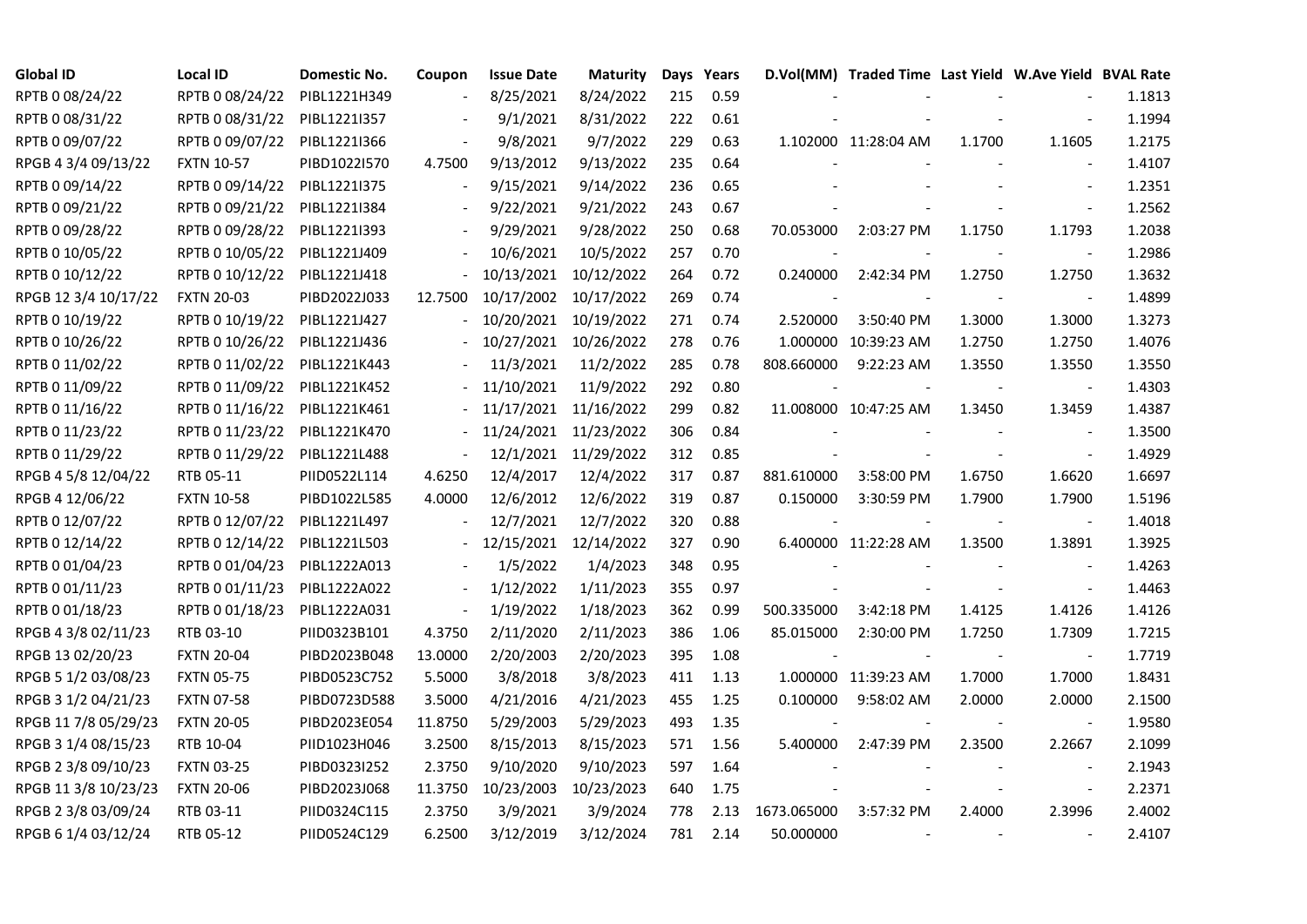| <b>Global ID</b>     | <b>Local ID</b>   | Domestic No. | Coupon  | <b>Issue Date</b> | <b>Maturity</b>  | Days | Years |             | D.Vol(MM) Traded Time Last Yield W.Ave Yield BVAL Rate |                          |                          |        |
|----------------------|-------------------|--------------|---------|-------------------|------------------|------|-------|-------------|--------------------------------------------------------|--------------------------|--------------------------|--------|
| RPGB 4 1/2 04/20/24  | <b>FXTN 07-59</b> | PIBD0724D595 | 4.5000  | 4/20/2017         | 4/20/2024        | 820  | 2.25  |             |                                                        |                          |                          | 2.5379 |
| RPGB 12 3/8 06/03/24 | <b>FXTN 20-07</b> | PIBD2024F075 | 12.3750 | 6/3/2004          | 6/3/2024         | 864  | 2.37  |             |                                                        |                          |                          | 2.6464 |
| RPGB 12 7/8 08/05/24 | <b>FXTN 20-08</b> | PIBD2024H086 | 12.8750 | 8/5/2004          | 8/5/2024         | 927  | 2.54  |             |                                                        |                          |                          | 2.7585 |
| RPGB 4 1/8 08/20/24  | <b>FXTN 10-59</b> | PIBD1024H595 | 4.1250  | 8/20/2014         | 8/20/2024        | 942  | 2.58  |             |                                                        |                          | $\sim$                   | 2.7855 |
| RPGB 4 1/4 10/17/24  | <b>FXTN 05-76</b> | PIBD0524J762 | 4.2500  | 10/17/2019        | 10/17/2024 1,000 |      | 2.74  |             |                                                        |                          | $\overline{\phantom{a}}$ | 2.8873 |
| RPGB 13 3/4 11/11/24 | <b>FXTN 20-09</b> | PIBD2024K091 | 13.7500 | 11/11/2004        | 11/11/2024 1,025 |      | 2.81  |             |                                                        |                          | $\blacksquare$           | 2.9328 |
| RPGB 5 3/4 04/12/25  | <b>FXTN 07-61</b> | PIBD0725D618 | 5.7500  | 4/12/2018         | 4/12/2025 1,177  |      | 3.22  |             |                                                        |                          | $\blacksquare$           | 3.2103 |
| RPGB 12 1/8 04/14/25 | <b>FXTN 20-10</b> | PIBD2025D103 | 12.1250 | 4/14/2005         | 4/14/2025 1,179  |      | 3.23  |             |                                                        |                          | $\sim$                   | 3.1939 |
| RPGB 2 5/8 08/12/25  | RTB 05-13         | PIID0525H130 | 2.6250  | 8/12/2020         | 8/12/2025 1,299  |      | 3.56  | 295.310000  | 3:36:16 PM                                             | 3.4300                   | 3.2992                   | 3.3082 |
| RPGB 3 5/8 09/09/25  | <b>FXTN 10-60</b> | PIBD10251608 | 3.6250  | 9/9/2015          | 9/9/2025 1,327   |      | 3.63  |             | 0.100000 10:59:57 AM                                   | 3.5225                   | 3.5225                   | 3.4363 |
| RPGB 12 1/8 10/20/25 | <b>FXTN 20-11</b> | PIBD2025J116 | 12.1250 | 10/20/2005        | 10/20/2025 1,368 |      | 3.75  |             |                                                        |                          | $\overline{\phantom{a}}$ | 3.5009 |
| RPGB 18 1/4 11/29/25 | <b>FXTN 25-01</b> | PIBD2525K015 | 18.2500 | 11/29/2000        | 11/29/2025 1,408 |      | 3.86  |             |                                                        |                          | $\sim$                   | 3.5659 |
| RPGB 10 1/4 01/19/26 | <b>FXTN 20-12</b> | PIBD2026A122 | 10.2500 | 1/19/2006         | 1/19/2026 1,459  |      | 4.00  |             |                                                        |                          |                          | 3.6488 |
| RPGB 6 1/4 02/14/26  | <b>FXTN 07-62</b> | PIBD0726B627 | 6.2500  | 2/14/2019         | 2/14/2026 1,485  |      | 4.07  |             |                                                        |                          | $\blacksquare$           | 3.7942 |
| RPGB 3 3/8 04/08/26  | <b>FXTN 05-77</b> | PIBD0526D772 | 3.3750  | 4/8/2021          | 4/8/2026 1,538   |      | 4.21  |             | 308.200000 10:41:50 AM                                 | 3.8550                   | 3.8504                   | 3.8488 |
| RPGB 3 1/2 09/20/26  | RTB 10-05         | PIID1026I057 | 3.5000  | 9/20/2016         | 9/20/2026 1,703  |      | 4.66  |             | 0.150000 10:02:17 AM                                   | 3.8500                   | 3.8500                   | 3.9634 |
| RPGB 6 1/4 10/20/26  | RTB 15-01         | PIID1526J019 | 6.2500  | 10/20/2011        | 10/20/2026 1,733 |      | 4.75  | 2.780000    | 2:20:41 PM                                             | 4.0300                   | 4.0300                   | 4.0020 |
| RPGB 8 12/07/26      | <b>FXTN 20-13</b> | PIBD2026L139 | 8.0000  | 12/7/2006         | 12/7/2026 1,781  |      | 4.88  |             |                                                        |                          | $\blacksquare$           | 4.0638 |
| RPGB 5 3/8 03/01/27  | RTB 15-02         | PIID1527C023 | 5.3750  | 3/1/2012          | 3/1/2027 1,865   |      | 5.11  |             |                                                        |                          | $\blacksquare$           | 4.1564 |
| RPGB 4 3/4 05/04/27  | <b>FXTN 10-61</b> | PIBD1027E617 | 4.7500  | 5/4/2017          | 5/4/2027 1,929   |      | 5.28  |             |                                                        |                          | $\sim$                   | 4.4000 |
| RPGB 4 5/8 06/02/27  | RTB 05-14         | PIID0527L140 | 4.6250  | 12/2/2021         | 6/2/2027 1,958   |      | 5.36  | 1833.980000 | 3:34:40 PM                                             | 4.2150                   | 4.2238                   | 4.2188 |
| RPGB 8 5/8 09/06/27  | <b>FXTN 20-14</b> | PIBD2027I140 | 8.6250  | 9/6/2007          | 9/6/2027 2,054   |      | 5.62  |             |                                                        | $\overline{\phantom{a}}$ | $\overline{\phantom{a}}$ | 4.3240 |
| RPGB 6 1/4 03/22/28  | <b>FXTN 10-63</b> | PIBD1028C635 | 6.2500  | 3/22/2018         | 3/22/2028 2,252  |      | 6.17  |             | 16.150000 11:06:29 AM                                  | 4.4000                   | 4.4000                   | 4.4874 |
| RPGB 3 5/8 04/22/28  | <b>FXTN 07-64</b> | PIBD0728D649 | 3.6250  | 4/22/2021         | 4/22/2028 2,283  |      | 6.25  |             |                                                        |                          | $\overline{\phantom{a}}$ | 4.4283 |
| RPGB 3 3/4 08/12/28  | <b>FXTN 07-65</b> | PIBD0728H654 | 3.7500  | 8/12/2021         | 8/12/2028 2,395  |      | 6.56  | 132.943000  | 2:33:22 PM                                             | 4.5750                   | 4.5346                   | 4.5625 |
| RPGB 9 1/2 12/04/28  | <b>FXTN 20-15</b> | PIBD2028L151 | 9.5000  | 12/4/2008         | 12/4/2028 2,509  |      | 6.87  |             |                                                        |                          | $\blacksquare$           | 4.6231 |
| RPGB 67/8 01/10/29   | <b>FXTN 10-64</b> | PIBD1029A644 | 6.8750  | 1/10/2019         | 1/10/2029 2,546  |      | 6.97  |             |                                                        |                          | $\blacksquare$           | 4.6775 |
| RPGB 8 3/4 05/27/30  | <b>FXTN 20-16</b> | PIBD2030E166 | 8.7500  | 5/27/2010         | 5/27/2030 3,048  |      | 8.35  |             |                                                        |                          |                          | 4.8264 |
| RPGB 2 7/8 07/09/30  | <b>FXTN 10-65</b> | PIBD1030G655 | 2.8750  | 7/9/2020          | 7/9/2030 3,091   |      | 8.46  |             |                                                        |                          |                          | 4.8805 |
| RPGB 12 1/2 07/28/30 | <b>FXTN 25-02</b> | PIBD2530G029 | 12.5000 | 7/28/2005         | 7/28/2030 3,110  |      | 8.52  |             |                                                        |                          |                          | 4.8443 |
| RPGB 11 1/4 01/26/31 | <b>FXTN 25-03</b> | PIBD2531A032 | 11.2500 | 1/26/2006         | 1/26/2031 3,292  |      | 9.01  |             |                                                        |                          | $\overline{a}$           | 4.8961 |
| RPGB 8 07/19/31      | <b>FXTN 20-17</b> | PIBD2031G171 | 8.0000  | 7/19/2011         | 7/19/2031 3,466  |      | 9.49  |             |                                                        |                          | $\frac{1}{2}$            | 4.7835 |
| RPGB 4 07/22/31      | <b>FXTN 10-66</b> | PIBD1031G662 | 4.0000  | 7/22/2021         | 7/22/2031 3,469  |      | 9.50  | 570.500000  | 3:46:39 PM                                             | 4.8400                   | 4.8695                   | 4.8480 |
| RPGB 9 3/8 10/05/31  | <b>FXTN 25-04</b> | PIBD2531J042 | 9.3750  | 10/5/2006         | 10/5/2031 3,544  |      | 9.70  |             |                                                        |                          | $\blacksquare$           | 4.9389 |